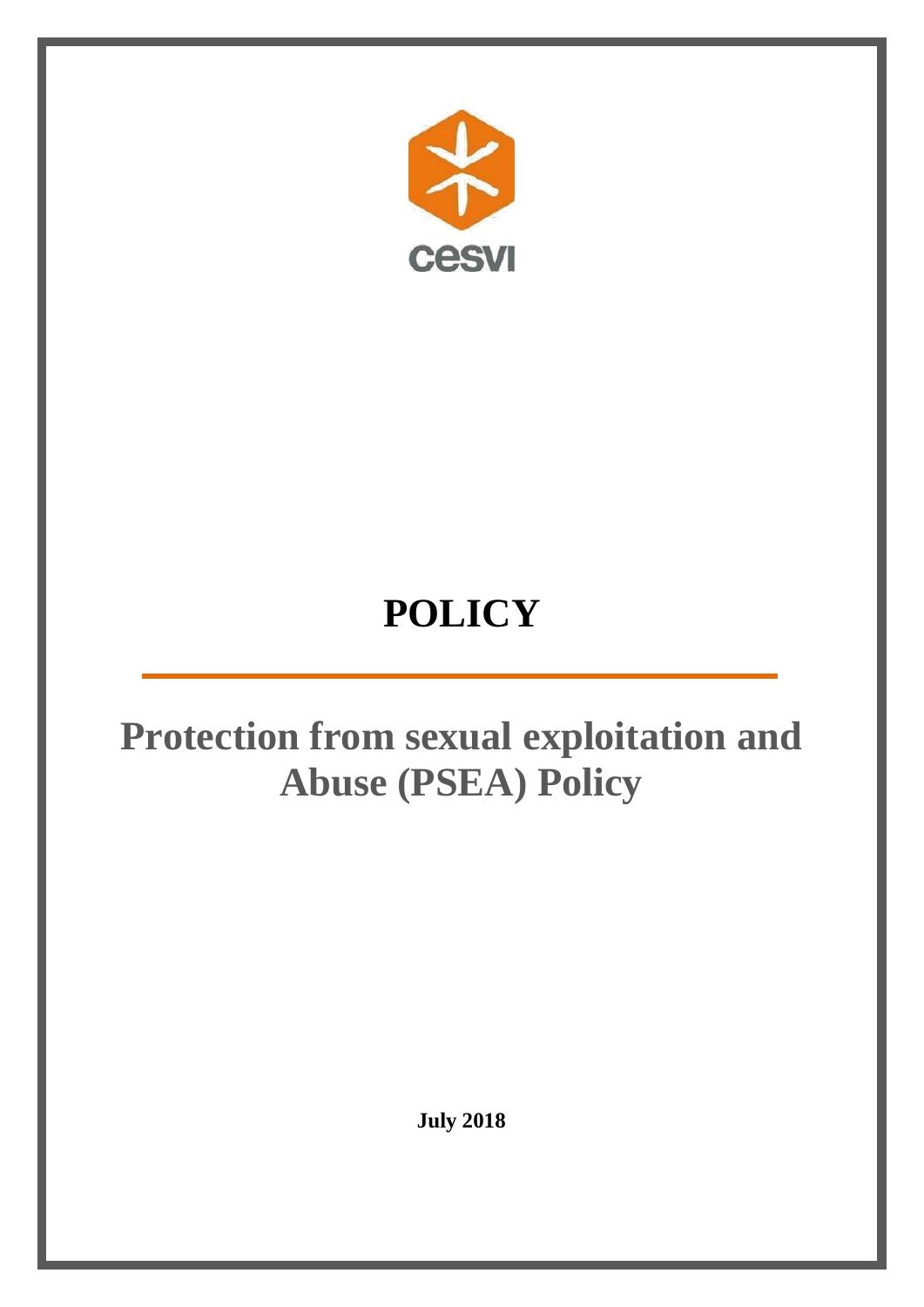### Index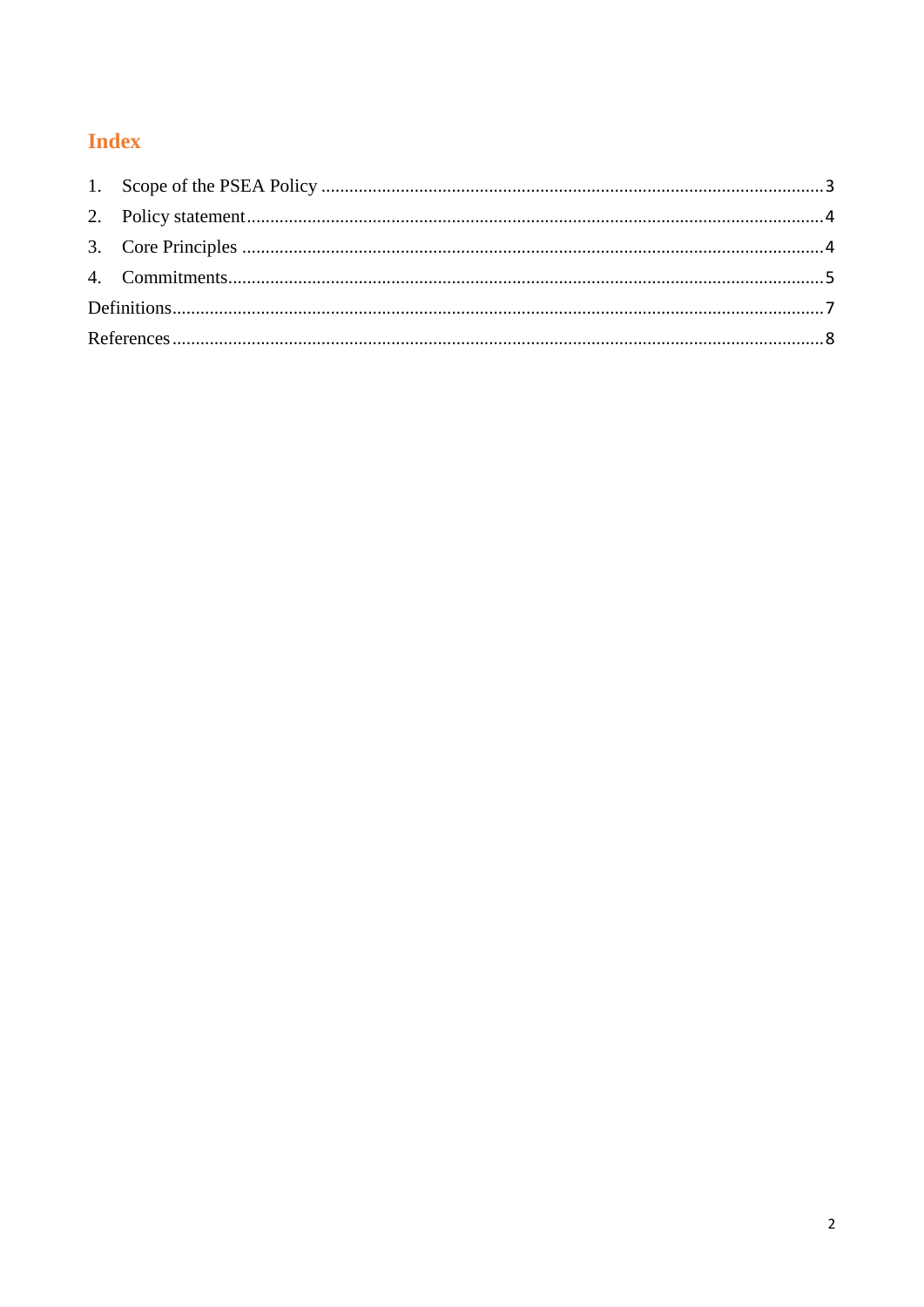#### <span id="page-2-0"></span>**1. Scope of the PSEA Policy**

Humanitarian aid workers are expected to uphold the highest standards of personal and professional conduct at all times to protect beneficiaries of assistance<sup>1</sup>. Sexual exploitation and abuse (SEA) by humanitarian aid workers directly contradicts the principles upon which humanitarian action is based and represents a protection failure on the part of the aid community. SEA inflicts harm on those whom the humanitarian community is obligated to protect, as well as jeopardizes the credibility of all assistance agencies.

All Cesvi employees and related personnel are required to behave irreproachably with the project beneficiaries or members of the community, using particular care with the most vulnerable classes: minors, women, the elderly and social outcasts. <sup>2</sup> Cesvi commits to create a zero-tolerance organizational culture against complacency and impunity. Cesvi Management, among the others, is expected to create and maintain an environment that prevents sexual exploitation and abuse. Cesvi management staff must be familiar with and enforce this policy, being proactive in overseeing their team.

Through the Protection from Sexual Exploitation and Abuse Policy, Cesvi clearly expresses its determination to prevent and combat sexual exploitation and abuse of beneficiaries and members of the community by Cesvi employee and all related personnel.

Cesvi SEA policy sets minimum standards to be followed to protect beneficiaries and members of the community from sexual exploitation and abuse.

The policy is principally addressed all Cesvi employee and related personnel included in the following categories:

- Board of Directors and Cesvi Management;
- All the employees and collaborators in all Cesvi structures and projects in Italy and abroad;
- Non Cesvi entities and their employees and individuals who have entered into partnership, sub-grant or sub-recipients agreement with Cesvi, committees, associations of any sort – including their members and staff – supported, financially or otherwise, by Cesvi in Italy and abroad;
- Consultants and other freelance persons who act on behalf of Cesvi on the basis of service contracts (understood as consultants and providers of intellectual services);
- $\triangleleft$  all persons acting voluntarily on behalf of Cesvi;
- Suppliers of any sort of goods, services, or works, including current and potential suppliers.
- All the other people not included in the above mentioned categories who have signed a contract with Cesvi.

#### **The principles set forth in this policy apply all times, during and outside the office hours and during the periods of leave, with no exceptions.**

**-**

<sup>&</sup>lt;sup>1</sup> Protection against Sexual Exploitation and Abuse (PSEA). Inter-agency cooperation in community-based complaint mechanisms. Global Standard Operating Procedures, May 2016

<sup>2</sup> Cesvi Ethical Code, 2017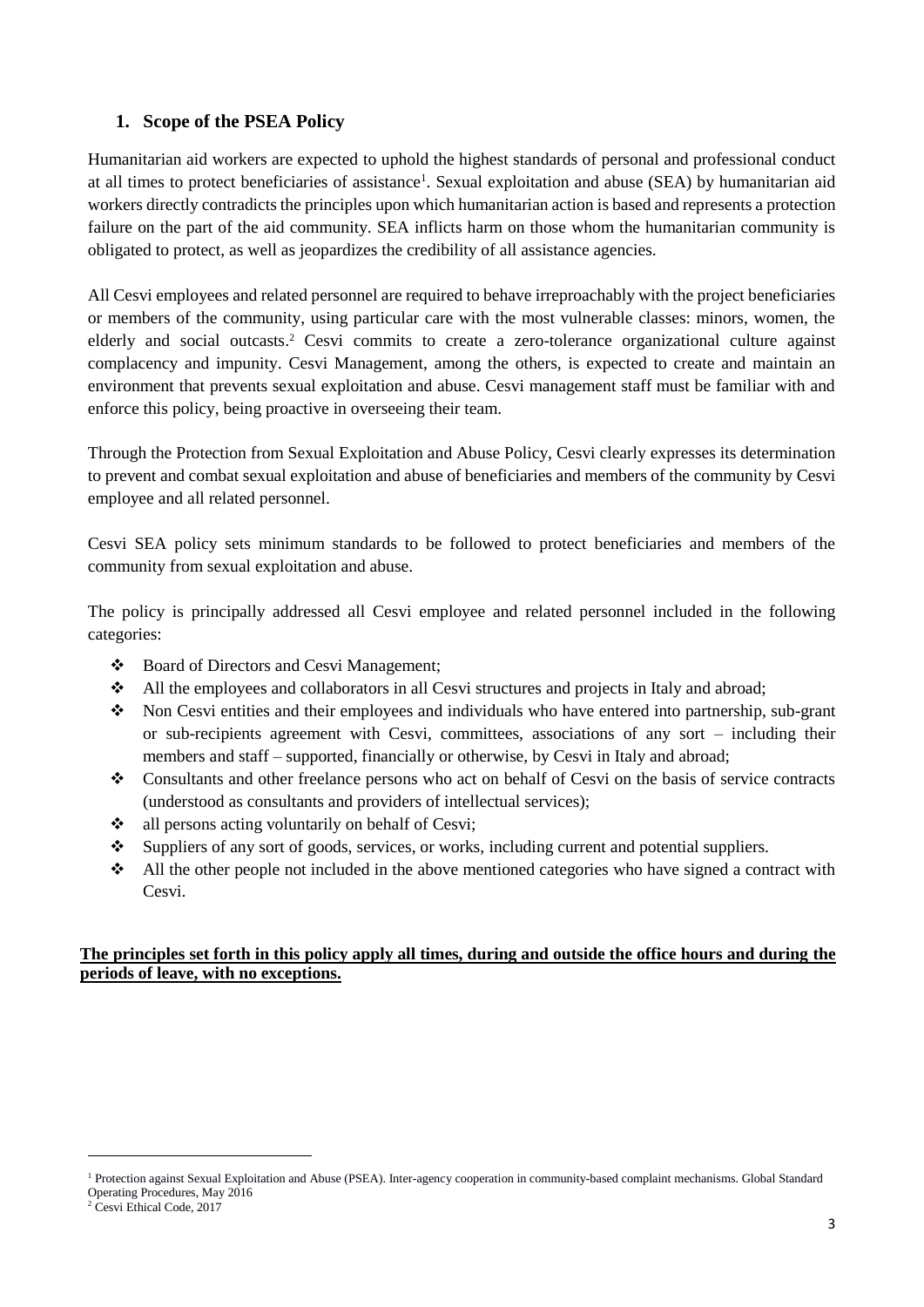#### <span id="page-3-0"></span>**2. Policy statement**

SEA are a violation of Cesvi Ethical Code and Cesvi Code of Conduct.

Cesvi does not tolerate any form of sexual exploitation and abuse, as well as bullying and a range of non-sexual abuse of power perpetrated by Cesvi employee and related personnel against any individual regardless of age, gender, sexuality, disability, religion or ethnic origin.

Cesvi commits to do all the needful for preventing programmes having any negative effects such as SEA by Cesvi employee and relate personnel against beneficiaries and members of the community. Cesvi takes seriously all the complaints and concerns about sexual exploitation and abuse and it initiates rigours investigation of complaints that indicates a possible violation of this policy, Cesvi Code of Conduct and Cesvi Ethical Code.

#### <span id="page-3-1"></span>**3. Core Principles <sup>3</sup>**

- 1. Sexual exploitation and abuse by Cesvi employee and related personnel constitute acts of gross misconduct and are therefore grounds for disciplinary actions and/or termination of employment contract within the applicable and current regulations;
- 2. Sexual activity with children (persons under the age of 18) is prohibited regardless of the age of majority or age of consent locally. Mistaken belief regarding the age of a child is not a defense and in no way shall ignorance of the age of the person be accepted as a justification. A specific Children Safeguarding Policy further set the principles and the operationalizing procedures and guidelines for guaranteeing children safeguarding in all domains of Cesvi action;<sup>4</sup>
- 3. Exchange of money, employment, goods, or services for sex, including sexual favors or other forms of humiliating, degrading or exploitative behavior is prohibited. This includes exchange of assistance that is due to beneficiaries;
- 4. Sexual relationships between Cesvi staff and beneficiaries and members of the community are strongly discouraged since they are based on inherently unequal power dynamics. Such relationships undermine the credibility and integrity of the Humanitarian aid work;
- 5. Where Cesvi employee and related personnel develops concerns or suspicions regarding sexual abuse or by a fellow worker, whether the individual works for Cesvi or for other organization, partners, suppliers or other related stakeholders, he or she must report such concerns through the means and tools available within the Organization.<sup>5</sup> The Supervisory Body must be informed about all the concerns and suspicions, including rumors in good faith arisen about sexual exploitation and abuse; 6
- 6. All Cesvi staff members, whatever their levels are obliged to create and maintain an environment that prevent sexual exploitation and abuse and promotes the implementation of the Code of conduct and Ethical Code.

When appropriate, Cesvi ensures to report for criminal prosecution and legal action to the competent authority in accordance with the applicable law and evaluates to take out proceedings as a [civil](http://context.reverso.net/traduzione/inglese-italiano/civil+party)  [damaged party.](http://context.reverso.net/traduzione/inglese-italiano/civil+party)

<sup>1</sup> <sup>3</sup> 1-6: The six Core Principles are from the UN Secretary-General's Bulletin on Special Measures for Protection from Sexual Exploitation and Abuse (ST/SGB/2003/13). The have been modified base on Cesvi structure and activities

<sup>4</sup> Cesvi adheres to the Keeping Children Safe global network. At present (June 2018) Children Safeguarding Policy is under elaboration enforcing the principles set in the Council of Europe Convention on the Protection of Children against Sexual Exploitation and Sexual Abuse, Lanzarote Convention,  $25<sup>th</sup>$  April 2007.

<sup>5</sup>Whistleblowing Procedure 2018 for HQ and expatriate staff. Guidelines for implementing Complaint Handling Mechanism will be developed for all Cesvi Countries

<sup>6</sup> Cesvi Ethical Code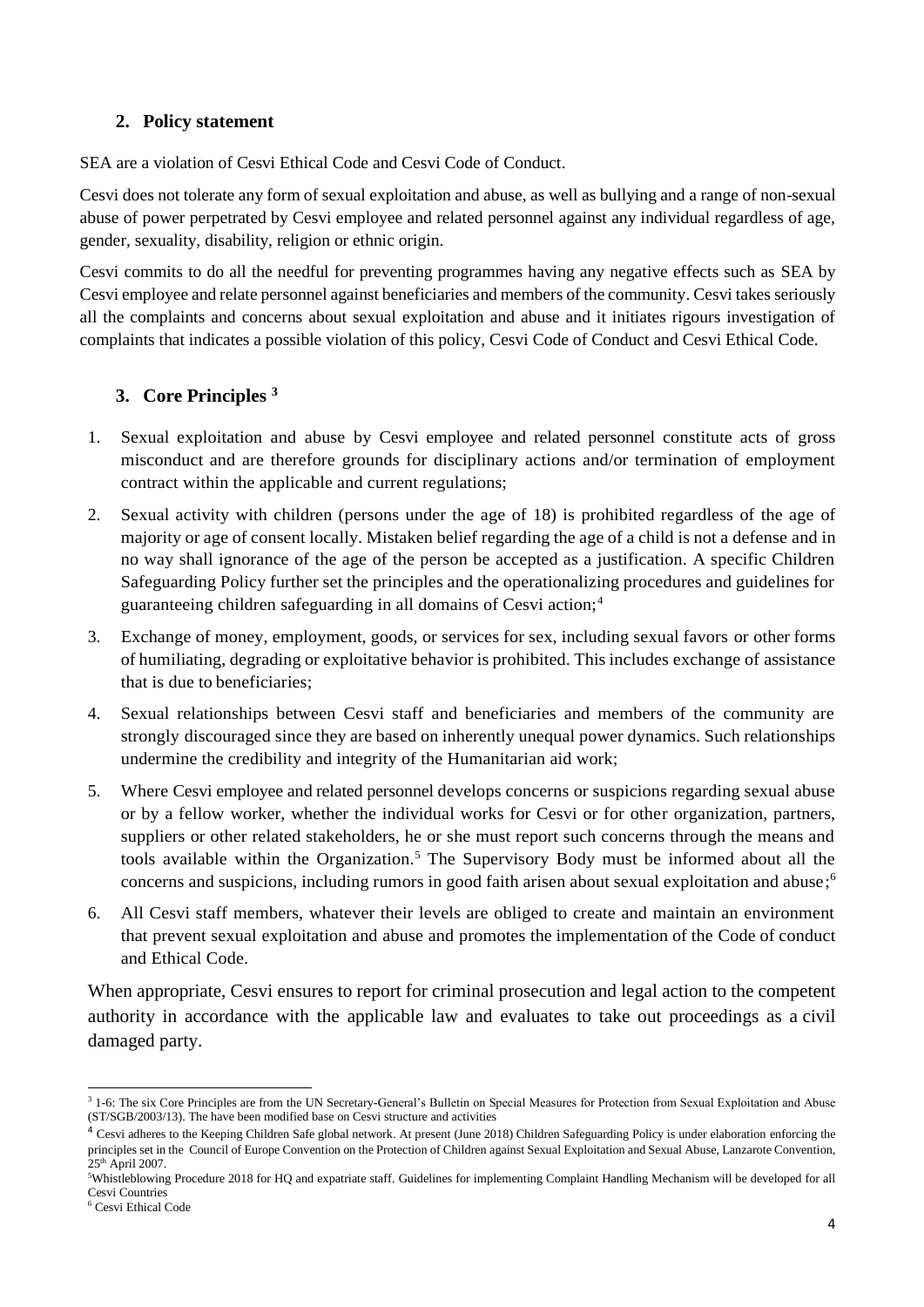#### <span id="page-4-0"></span>**4. Commitments**

Cesvi is dedicated to fulfilling the core principles through the implementation of the following commitments:

- To prevent and mitigate the risk of sexual exploitation and abuse by Cesvi employee and related personnel:
	- Managers and Human Resource team must ensure robust recruitment screening process for all the personnel, particularly for person who will have any direct or indirect contact with children;
	- A Code of Conduct that establishes, at a minimum, the obligation all the employees and collaborators not to exploit, abuse or otherwise discriminate against people is in place and duly known to the intended recipients;
	- The Ethical Code is published on the internet site and is distributed and duly known to everyone who collaborates in any way with Cesvi. The Ethical Code contains the mission, the vision, the declaration of values and principles, the set of rights, duties and responsibilities that it holds with whoever collaborates with Cesvi or benefits from its projects or programs;
	- Cesvi is responsible to engage the support of communities and governments to prevent and respond to sexual exploitation and abuse Local communities shall be involved in developing and approving the Compliant Handling Mechanism (CHM) so that the structure is both culturally and gendersensitive;
	- A Compliant Handling Mechanism (CHM) for reporting sexual exploitation, abuse is in place and accessible. CHM should not be a separate, parallel system to other complaints and feedback structures in a given area, but rather link to and build on existing structures to create one system for handling feedback and complaint;
	- Cesvi employee and related personnel are completely aware of the Core Principles contained in this Policy, and the related principles included in Cesvi Staff Code of Conduct, Ethical Code.
- To identify and act upon potential or actual sexual exploitation and abuse by staff in a timely and systematic manner. In order to do so:
	- Cesvi ensures to set protocols to process complaints of sexual exploitation and abuse in a timely manner, including the immediate suspension of the alleged perpetrator from all the activities with a direct impact on beneficiaries and communities until the investigation is ended;
	- Cesvi ensures to set protocols to proper inform the appropriate authority which is responsible for conducting investigations for sexual exploitation and abuse allegations in in respect of national and foreign legislation;
	- Cesvi ensures that beneficiaries and members of the community know to whom they should report and what sort of assistance they can expect to receive. All potential and actual survivors of SEA must be fully informed about how the complaint mechanism works, including the reporting process;
	- Complainants and survivors have the right to receive feedback on the development and outcome of their case, and the CHM will make every effort to maintain lines of communication;
	- Cesvi ensures to take appropriate disciplinary actions including immediate termination of employment and referral for criminal prosecution and legal action, where appropriate, against the person who committed sexual exploitation and abuse, in accordance with the national law reporting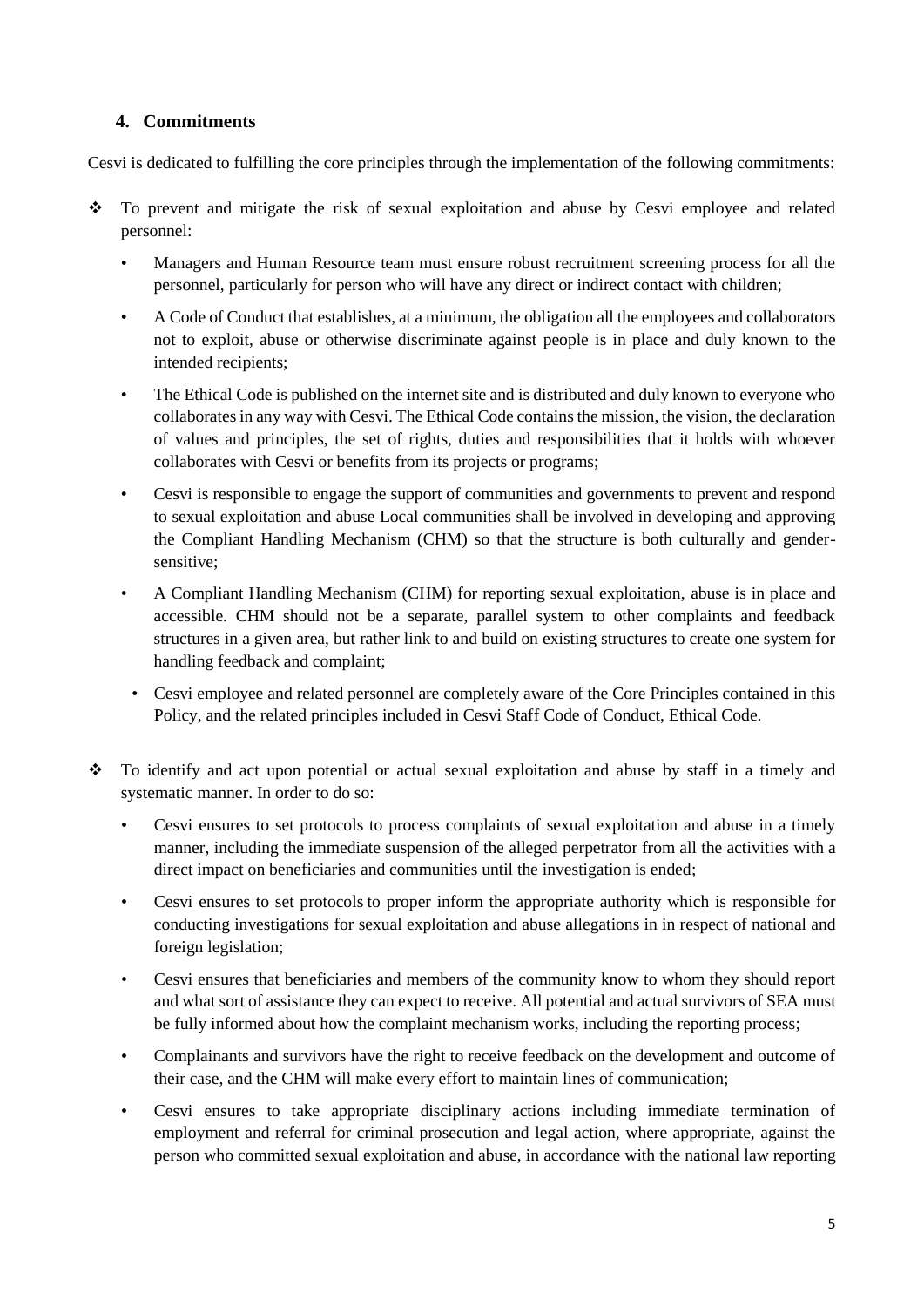and responding system; 7

- Cesvi ensure the protection of the victim, the complainant and the whistle-blower of SEA after having verified and confirmed the reported facts either by internal investigation or by external investigation. Cesvi undertakes to provide assistance, psychosocial counselling, medical treatment, legal assistance to any victims of sexual exploitation and abuse, if identified as not specious, unfounded or false, perpetrated by one of its staff members or related personnel;
- Cesvi is responsible to ensure that all the thirdly party, included partners and suppliers are committed to respect the principles included in the SEA Policy, in addition to those explained in Cesvi Ethical Code and Code of Conduct. The acceptance of the SEA Policy by signature of a declaration form is a condition for undertaking any relation with Cesvi. For Partners, in case of missing of its own Protection to Sexual Exploitation and Abuse Policy, the following Policy must be incorporated into the contract and accepted by the Partner.

1

<sup>7</sup> The supervisory Body is responsible to investigate complaints regarding sexual exploitation and abuse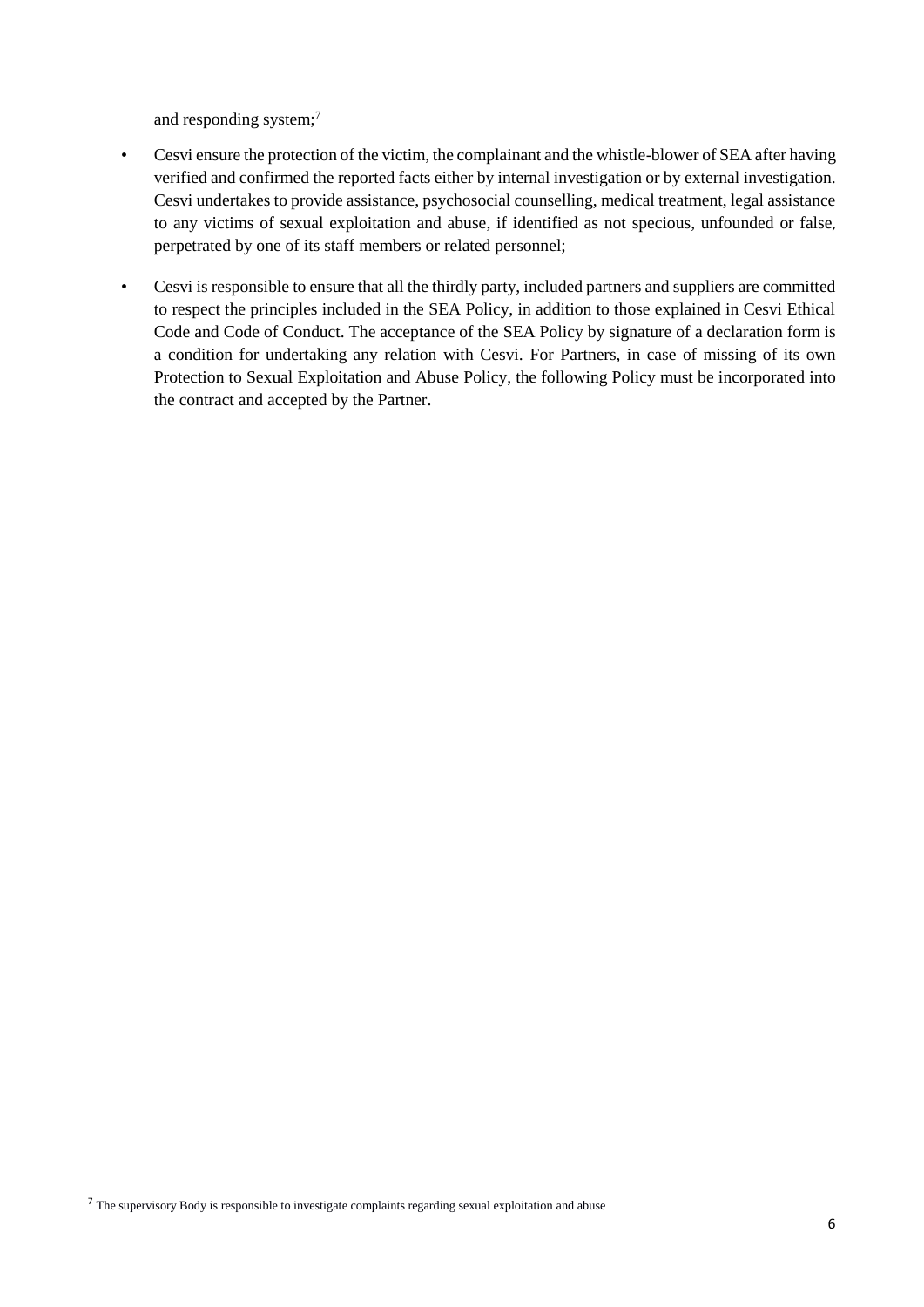#### <span id="page-6-0"></span>**Definitions**

**.** 

**SEA Sexual Exploitation and Abuse:** Particular forms of gender-based violence that have been reported in humanitarian contexts, specifically alleged against humanitarian workers.

Sexual Exploitation: "Any actual or attempted abuse of a position of vulnerability, differential power, or trust, for sexual purposes, including, but not limited to, profiting monetarily, socially or politically from the sexual exploitation of another

Sexual Abuse: "The actual or threatened physical intrusion of a sexual nature, whether by force or under unequal or coercive conditions.

**Sexual Harassment versus SEA**: SEA occurs against a beneficiary or member of the community. Sexual harassment occurs between personnel/staff, and involves any unwelcome sexual advance or unwanted verbal or physical conduct of a sexual nature. Sexual harassment is not covered by SEA

**Survivor:** A person who has SEA perpetrated against him/her or an attempt to perpetrate SEA against him/her.<sup>8</sup> For the purposes of these SOPs, persons who report SEA committed against themselves are treated as survivors for the purposes of security and needs assessments

**Supervisory Body:** the Supervisory Body, as it is defined in the Control, Management, Organization Model, elected in accordance with the 231/2001 Legislative Decree

**Code of Conduct:** A set of standards of behavior that staff of an organization are obliged to adhere to.

**Beneficiaries of Humanitarian Assistance:** A person who receives assistance as part of either emergency relief or development aid through assistance programmers. Persons under this title include members of affected populations including refugees, internally displaced persons and other vulnerable individuals, as well as host community members. Sexual exploitation or abuse of a beneficiary is SEA, however the individual need not be in a vulnerable position; a differential power or trust relationship is sufficient to establish SEA.

**Humanitarian Aid Worker**: all persons involved in providing protection and/or assistance to affected populations and who have a contractual relationship with the participating organization/partners, including incentive workers<sup>9</sup> from target communities. It refers to all staff of humanitarian agencies and organizations, including UN agencies, IGOs, NGOs, implementing partners, including paid staff, volunteers, contractors, incentive workers, and anyone performing a task on behalf of any humanitarian agency or organization, regardless of the type or duration of their contract.<sup>10</sup>

**Relate personnel:** all employees of Cesvi, Cesvi Members, affiliates and collaborator in Country Offices. The term also includes board members, volunteers, interns, and international and local consultants, in addition to individual and corporate contractors of these entities and related personnel. This includes non-Cesvi entities and their employees and individuals who have entered into partnership, sub-grant or sub-recipient agreements with Cesvi.

**Complainant:** a person who brings an allegation of SEA to the CBCM in accordance with established procedures. This person may be an SEA survivor or another person who is aware of the wrongdoing. Both the

<sup>&</sup>lt;sup>8</sup> The person who is, or has been, sexually exploited or abused. This term implies strength, resilience, and the capacity to survive. "The terms 'victim' and 'survivor' can be used interchangeably. 'Victim' is a term often used in the legal and medical sectors, while the term 'survivor' is generally preferred in the psychological and social support sectors because it implies resiliency." See Inter-Agency Standing Committee's Task Force on Protection from Sexual Exploitation and Abuse, "Guidelines to implement the Minimum Operating Standards for Protection from Sexual Exploitation and Abuse by UN and non-UN Personnel" (March 2013) [hereinafter IASC Guidelines to Implement the MOS-PSEA (2013)], and IASC GBV Guidelines (2015), Part I - Introduction p. 1.

<sup>&</sup>lt;sup>9</sup> Incentive workers are individuals who receive non-monetary compensation for work or representation for an organization, and are frequently members of the beneficiary community. See the Sexual Exploitation and Abuse Glossary a[t www.interaction.org/document/sea-glossary.](http://www.interaction.org/document/sea-glossary)

<sup>&</sup>lt;sup>10</sup> International Council of Voluntary Agencies, "Building Safer Organizations Guidelines: Receiving and Investigating Allegations of Abuse and Exploitation by Humanitarian Workers" (2007).